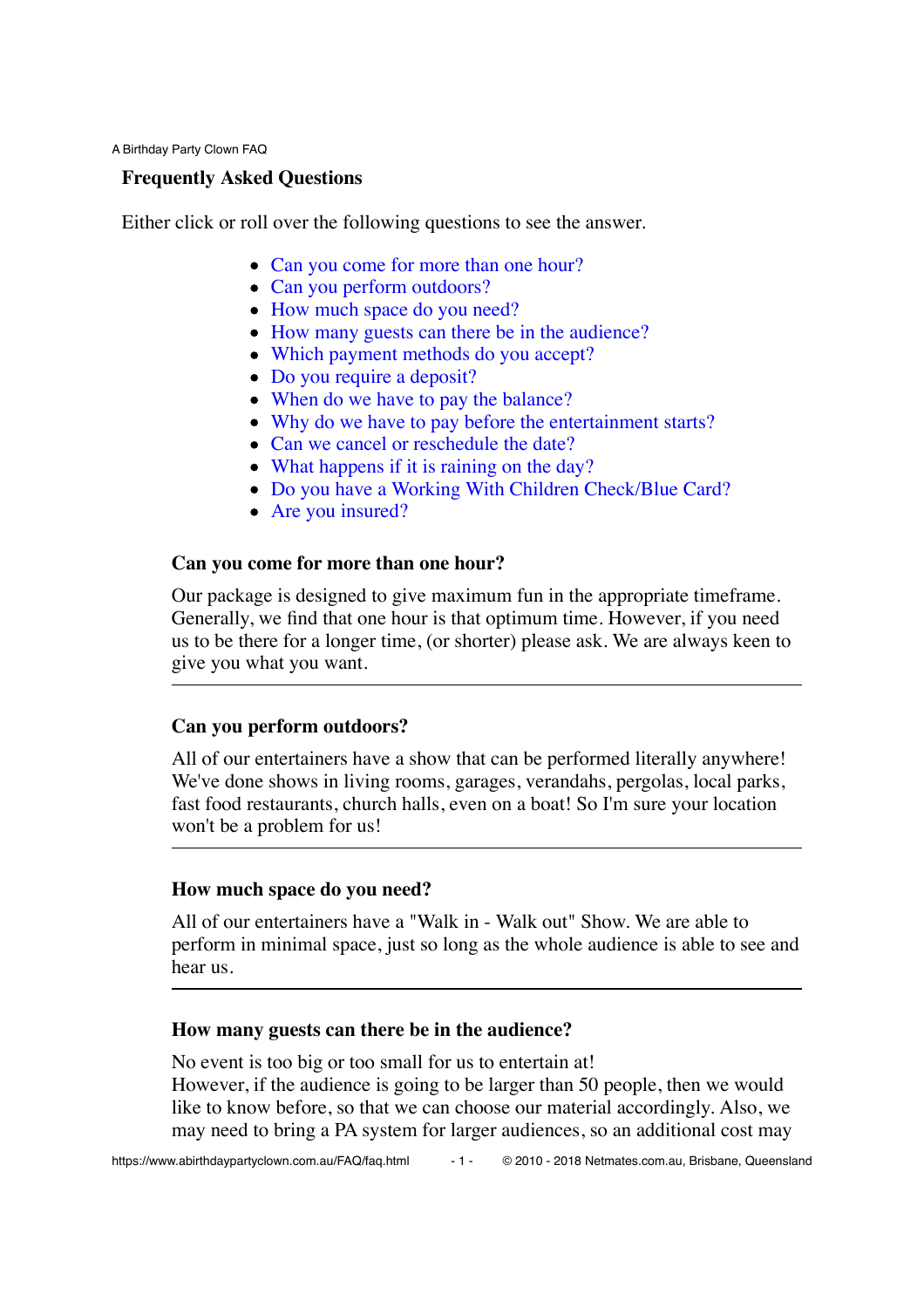### **Which payment methods do you accept?**

We can accept your payment by: Direct Deposit Major credit cards and Debit Cards (Amex and Diner's Club excepted) PayPal Cheque Money Order And of course we love Cash (because, like you, we hate the banks!) We do not accept payment via MoneyBookers. Unfortunately, we have experienced negative outcomes in 100% of our transactions with them.

### **Do you require a deposit?**

Yes, a 50% non-refundable deposit (see cancellations and reschedules) will be charged to confirm your booking at the time of your reservation. This deposit is in place to protect you as well as us. Once money has changed hands, we have a legally binding contract:- That means that we are legally obligated to appear at your event, even if we get a better offer. Believe me, there are some unscrupulous entertainers who deliberately quote low fees in the hope that they will get a higher offer. If they do, then they simply don't turn up for your booking. By paying a deposit, you can be assured that we will be there on the day!

### **When do we have to pay the balance?**

The remaining balance should be paid in full prior to the commencement of the entertainment. If paying by cheque, payment should be made in time for the cheque to clear before the day of the party.

#### **Why do we have to pay before the entertainment starts?**

Firstly, it is standard practice in the entertainment industry to pay before the entertainment starts... at movies, concerts, sporting events, etc. Live shows are no different.

Unfortunately, from our experience, people are very slow to pay after the event, and sometimes they don't pay at all. The reason for this is that they know there is no way for us to repossess the show, and we have no other leverage to force them to pay.

The bottom line is... our contract is based on a lot of trust and goodwill. We need to trust that you will pay us, and you need to trust that we will provide

https://www.abirthdaypartyclown.com.au/FAQ/faq.html - 2 - © 2010 - 2018 Netmates.com.au, Brisbane, Queensland